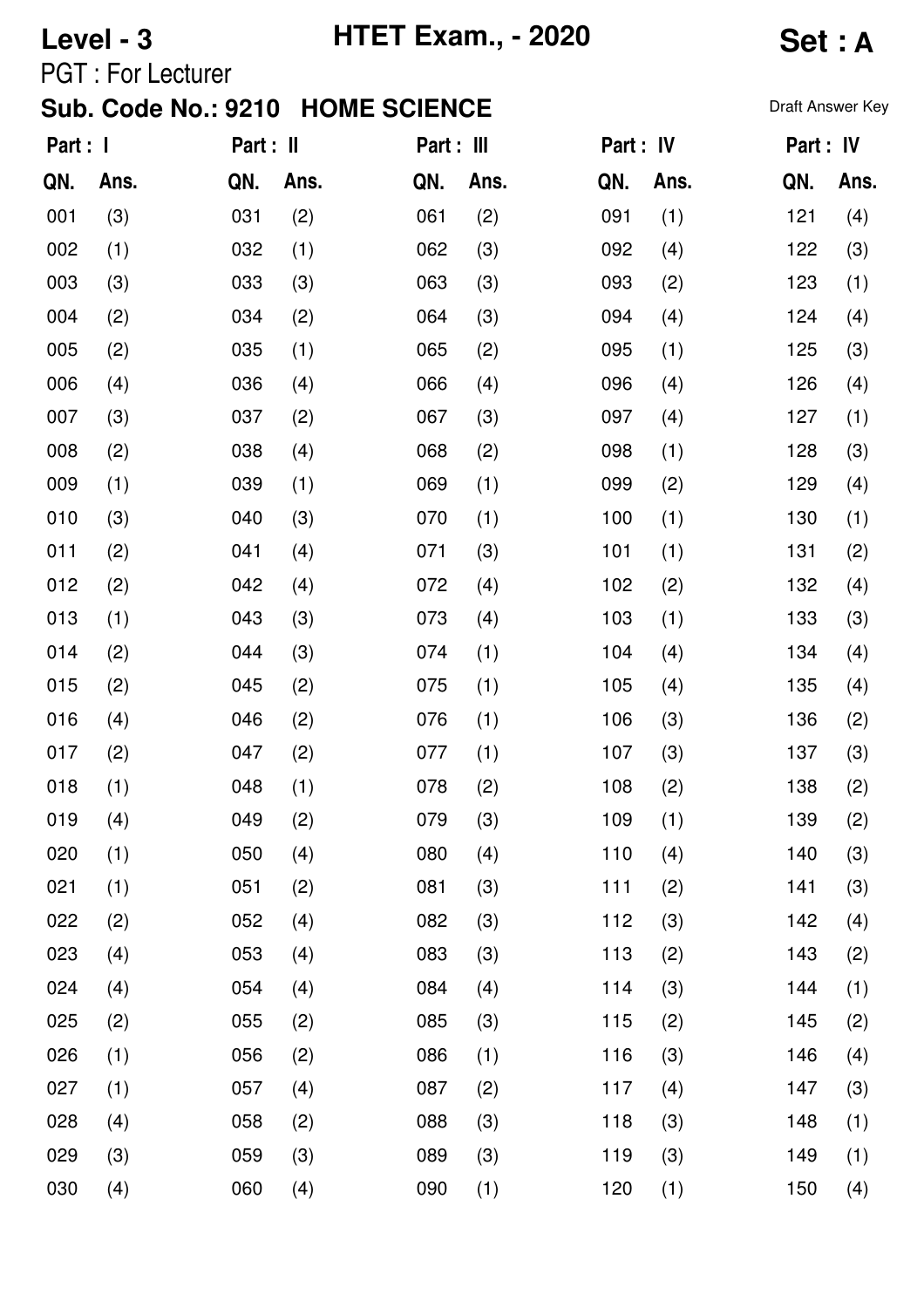# **Level - 3 HTET Exam., - 2020 Set : B**

PGT : For Lecturer

| Part : I |      | Part : II |      | Part : III |      | Part : IV |      | Part : IV |      |
|----------|------|-----------|------|------------|------|-----------|------|-----------|------|
| QN.      | Ans. | QN.       | Ans. | QN.        | Ans. | QN.       | Ans. | QN.       | Ans. |
| 001      | (4)  | 031       | (3)  | 061        | (4)  | 091       | (1)  | 121       | (4)  |
| 002      | (2)  | 032       | (2)  | 062        | (2)  | 092       | (3)  | 122       | (3)  |
| 003      | (4)  | 033       | (4)  | 063        | (1)  | 093       | (2)  | 123       | (2)  |
| 004      | (1)  | 034       | (4)  | 064        | (3)  | 094       | (3)  | 124       | (2)  |
| 005      | (4)  | 035       | (3)  | 065        | (1)  | 095       | (1)  | 125       | (4)  |
| 006      | (1)  | 036       | (4)  | 066        | (2)  | 096       | (2)  | 126       | (1)  |
| 007      | (1)  | 037       | (2)  | 067        | (1)  | 097       | (2)  | 127       | (3)  |
| 008      | (2)  | 038       | (1)  | 068        | (2)  | 098       | (3)  | 128       | (1)  |
| 009      | (4)  | 039       | (4)  | 069        | (1)  | 099       | (1)  | 129       | (3)  |
| 010      | (4)  | 040       | (3)  | 070        | (3)  | 100       | (4)  | 130       | (4)  |
| 011      | (4)  | 041       | (2)  | 071        | (4)  | 101       | (4)  | 131       | (2)  |
| 012      | (1)  | 042       | (1)  | 072        | (3)  | 102       | (3)  | 132       | (4)  |
| 013      | (3)  | 043       | (3)  | 073        | (3)  | 103       | (3)  | 133       | (3)  |
| 014      | (1)  | 044       | (1)  | 074        | (3)  | 104       | (2)  | 134       | (2)  |
| 015      | (4)  | 045       | (2)  | 075        | (1)  | 105       | (2)  | 135       | (1)  |
| 016      | (2)  | 046       | (4)  | 076        | (1)  | 106       | (3)  | 136       | (2)  |
| 017      | (3)  | 047       | (4)  | 077        | (4)  | 107       | (1)  | 137       | (3)  |
| 018      | (3)  | 048       | (2)  | 078        | (3)  | 108       | (1)  | 138       | (1)  |
| 019      | (3)  | 049       | (4)  | 079        | (2)  | 109       | (3)  | 139       | (4)  |
| 020      | (2)  | 050       | (3)  | 080        | (4)  | 110       | (1)  | 140       | (1)  |
| 021      | (2)  | 051       | (2)  | 081        | (2)  | 111       | (4)  | 141       | (1)  |
| 022      | (3)  | 052       | (2)  | 082        | (1)  | 112       | (4)  | 142       | (4)  |
| 023      | (1)  | 053       | (2)  | 083        | (3)  | 113       | (4)  | 143       | (2)  |
| 024      | (2)  | 054       | (1)  | 084        | (1)  | 114       | (1)  | 144       | (4)  |
| 025      | (1)  | 055       | (2)  | 085        | (4)  | 115       | (3)  | 145       | (1)  |
| 026      | (2)  | 056       | (4)  | 086        | (3)  | 116       | (2)  | 146       | (3)  |
| 027      | (2)  | 057       | (2)  | 087        | (3)  | 117       | (3)  | 147       | (4)  |
| 028      | (2)  | 058       | (4)  | 088        | (3)  | 118       | (2)  | 148       | (4)  |
| 029      | (2)  | 059       | (2)  | 089        | (3)  | 119       | (4)  | 149       | (4)  |
| 030      | (1)  | 060       | (4)  | 090        | (3)  | 120       | (4)  | 150       | (4)  |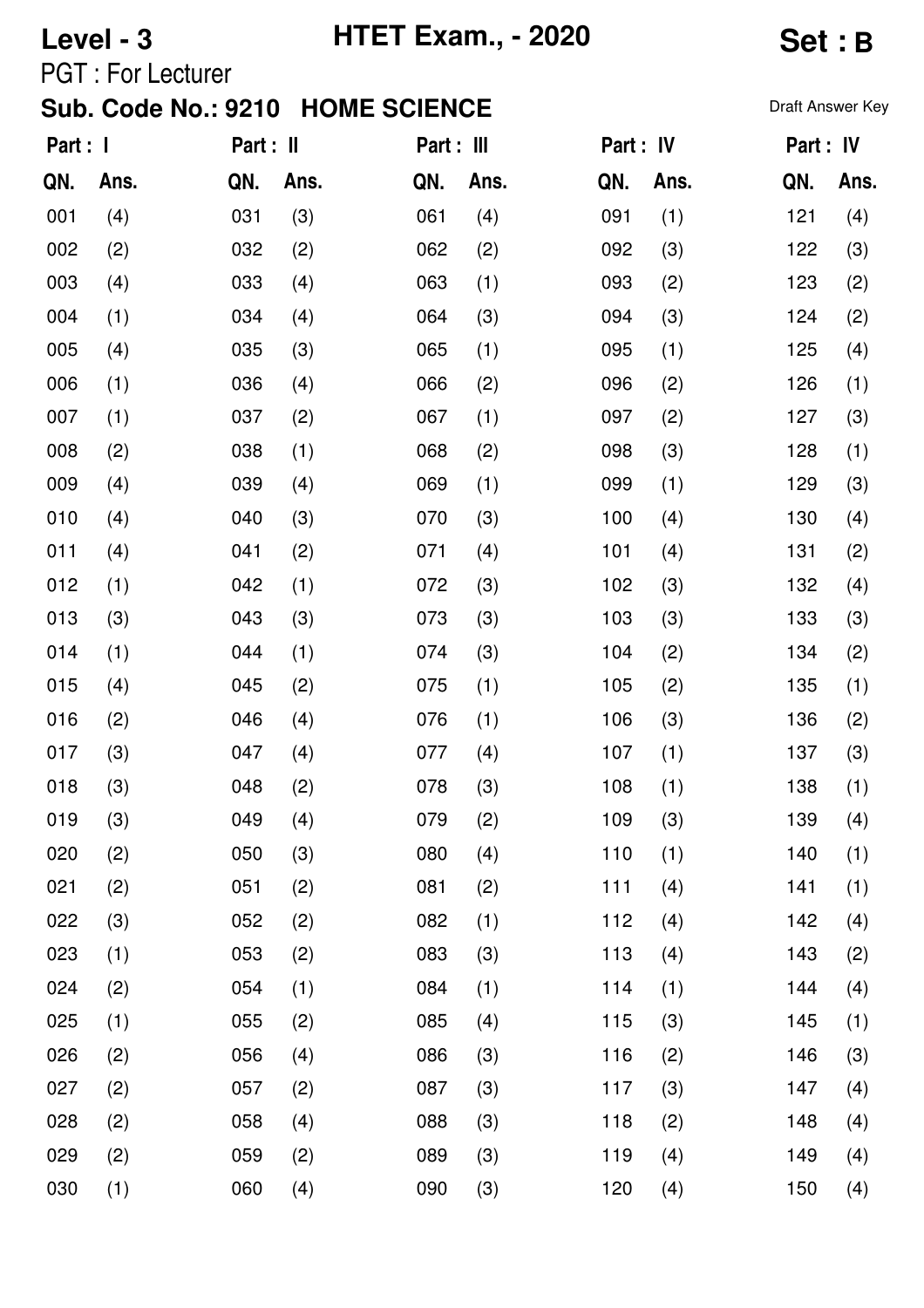## **Level - 3 HTET Exam., - 2020 Set : C**

PGT : For Lecturer

| Part : I |      | Part : II |      | Part : III |      | Part : IV |      | Part : IV |      |
|----------|------|-----------|------|------------|------|-----------|------|-----------|------|
| QN.      | Ans. | QN.       | Ans. | QN.        | Ans. | QN.       | Ans. | QN.       | Ans. |
| 001      | (1)  | 031       | (4)  | 061        | (3)  | 091       | (4)  | 121       | (4)  |
| 002      | (4)  | 032       | (4)  | 062        | (3)  | 092       | (1)  | 122       | (2)  |
| 003      | (2)  | 033       | (2)  | 063        | (1)  | 093       | (1)  | 123       | (4)  |
| 004      | (3)  | 034       | (3)  | 064        | (3)  | 094       | (3)  | 124       | (4)  |
| 005      | (1)  | 035       | (1)  | 065        | (2)  | 095       | (2)  | 125       | (1)  |
| 006      | (3)  | 036       | (2)  | 066        | (2)  | 096       | (4)  | 126       | (2)  |
| 007      | (1)  | 037       | (1)  | 067        | (4)  | 097       | (2)  | 127       | (4)  |
| 008      | (2)  | 038       | (1)  | 068        | (1)  | 098       | (2)  | 128       | (1)  |
| 009      | (2)  | 039       | (3)  | 069        | (1)  | 099       | (2)  | 129       | (3)  |
| 010      | (1)  | 040       | (2)  | 070        | (3)  | 100       | (4)  | 130       | (3)  |
| 011      | (3)  | 041       | (4)  | 071        | (1)  | 101       | (4)  | 131       | (1)  |
| 012      | (4)  | 042       | (3)  | 072        | (3)  | 102       | (3)  | 132       | (4)  |
| 013      | (3)  | 043       | (4)  | 073        | (1)  | 103       | (4)  | 133       | (4)  |
| 014      | (4)  | 044       | (2)  | 074        | (4)  | 104       | (1)  | 134       | (4)  |
| 015      | (2)  | 045       | (3)  | 075        | (2)  | 105       | (1)  | 135       | (1)  |
| 016      | (4)  | 046       | (4)  | 076        | (4)  | 106       | (1)  | 136       | (2)  |
| 017      | (2)  | 047       | (2)  | 077        | (4)  | 107       | (3)  | 137       | (3)  |
| 018      | (4)  | 048       | (1)  | 078        | (1)  | 108       | (1)  | 138       | (2)  |
| 019      | (2)  | 049       | (2)  | 079        | (3)  | 109       | (3)  | 139       | (4)  |
| 020      | (1)  | 050       | (2)  | 080        | (2)  | 110       | (4)  | 140       | (1)  |
| 021      | (1)  | 051       | (4)  | 081        | (3)  | 111       | (3)  | 141       | (4)  |
| 022      | (4)  | 052       | (2)  | 082        | (3)  | 112       | (3)  | 142       | (3)  |
| 023      | (2)  | 053       | (2)  | 083        | (1)  | 113       | (4)  | 143       | (1)  |
| 024      | (2)  | 054       | (2)  | 084        | (3)  | 114       | (3)  | 144       | (4)  |
| 025      | (3)  | 055       | (4)  | 085        | (3)  | 115       | (2)  | 145       | (4)  |
| 026      | (4)  | 056       | (4)  | 086        | (4)  | 116       | (2)  | 146       | (2)  |
| 027      | (2)  | 057       | (4)  | 087        | (1)  | 117       | (2)  | 147       | (1)  |
| 028      | (1)  | 058       | (2)  | 088        | (3)  | 118       | (1)  | 148       | (3)  |
| 029      | (1)  | 059       | (4)  | 089        | (2)  | 119       | (3)  | 149       | (2)  |
| 030      | (2)  | 060       | (3)  | 090        | (3)  | 120       | (3)  | 150       | (3)  |